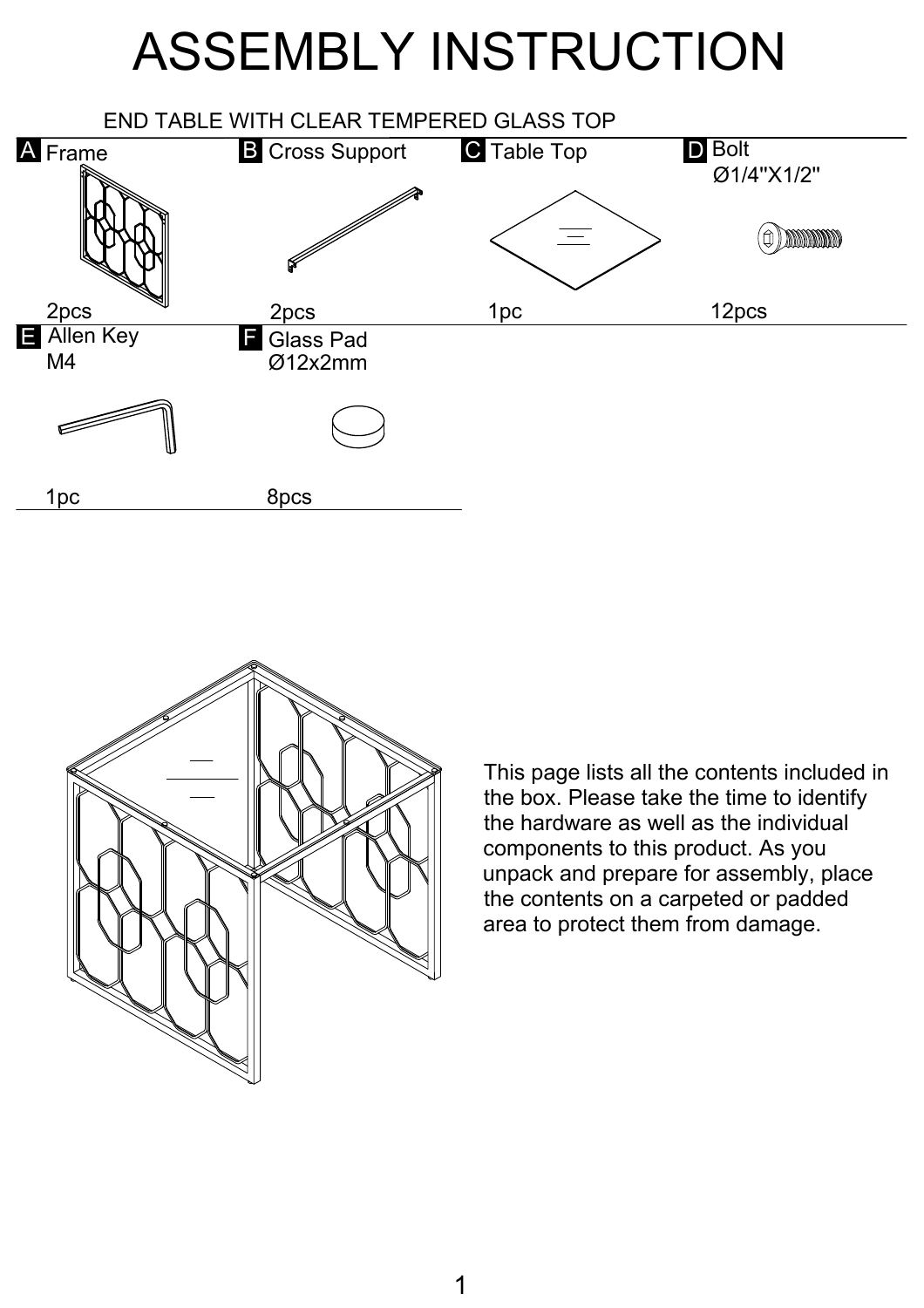Assemble Frame (A) with Cross Support (B) using Bolt (D) to fasten by Allen Key (E).



2 Assemble another piece of Frame (A) with Cross Support (B) using Bolt (D) to<br>factor hy Allen Kay (F) fasten by Allen Key (E).